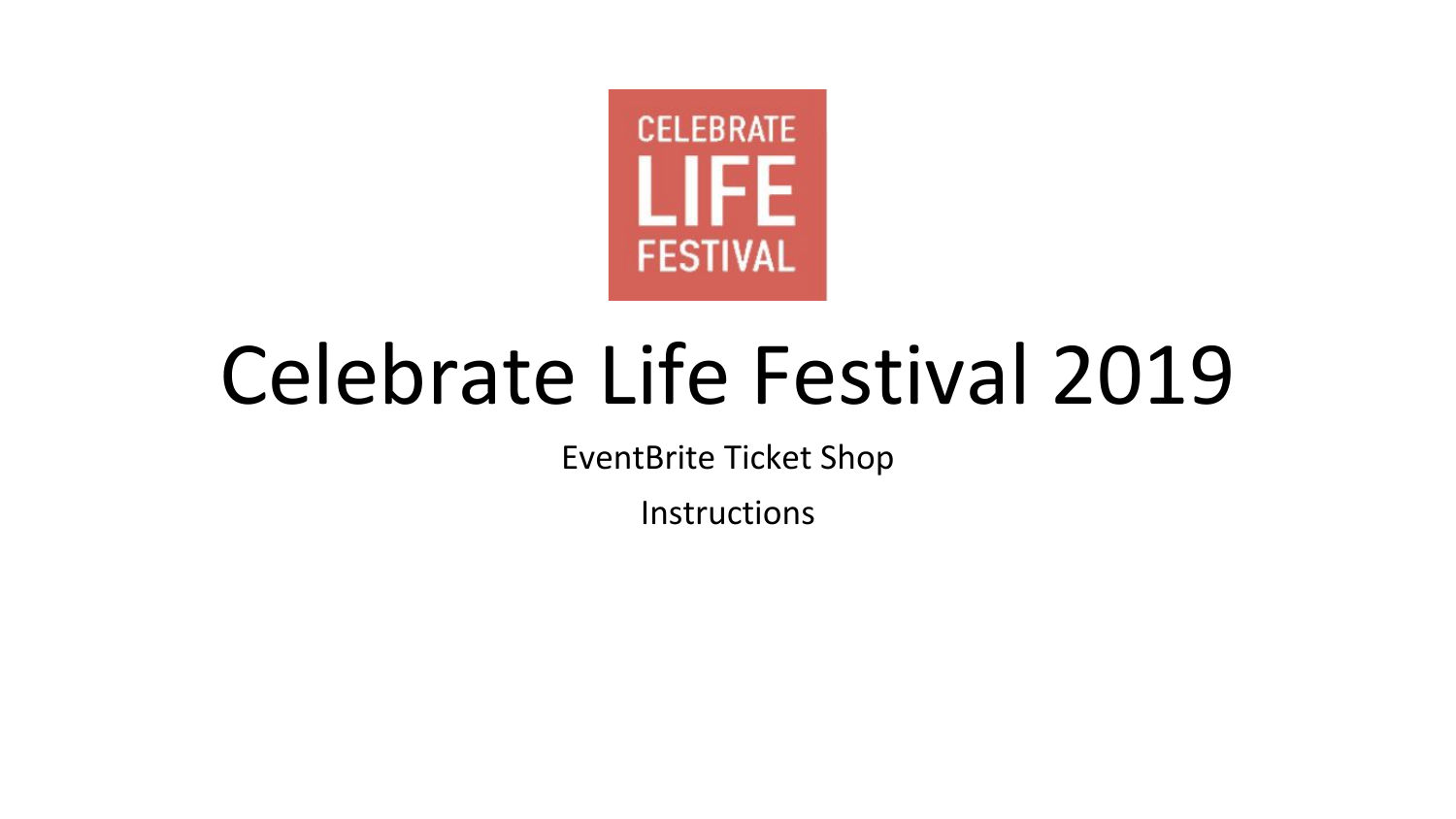

The purchase process will be continued in a new browser window!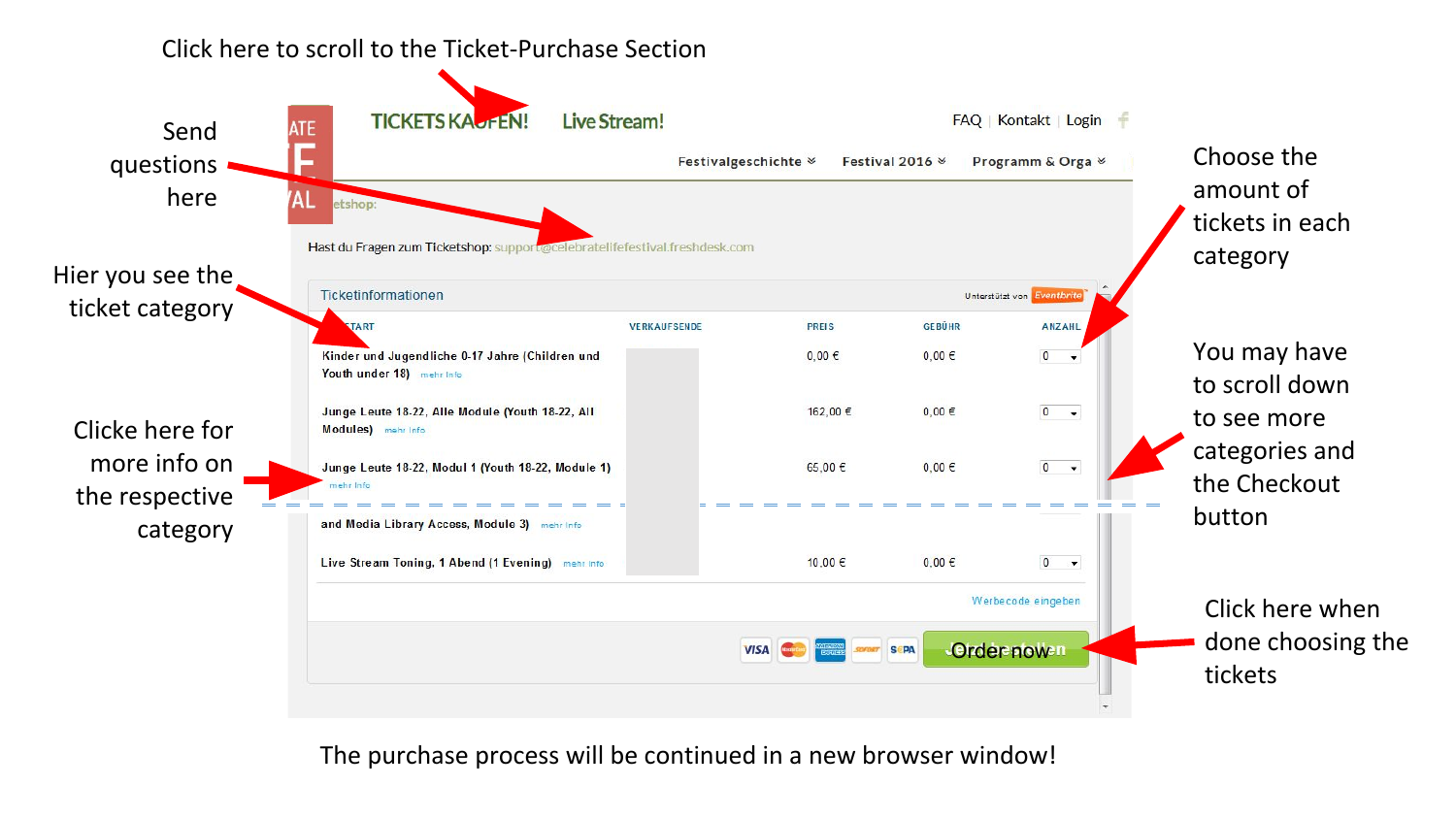This new page starts with an overview of your orders.

If you want to change something, please close this page.

If you close the page you can start the order process again. You will have to refresh the Celebrate Life main web page. Most browsers do this when you press the F5 key.

## **Celebrate Life Festival 2019**

Sharing the Presence e.V. Donnerstag, 28. Juli 2016, 17:00 Uhr-Sonntag, 7. August 2016, 13:00 Uhr (MES) Wardenburg, Deutschland

| <b>TICKETART</b>                                                      | <b>PREIS</b> | GEBÜHR     | <b>ANZAHL</b> | <b>ZWISCHENSUMME</b> |
|-----------------------------------------------------------------------|--------------|------------|---------------|----------------------|
| Kinder und Jugendliche 0-17<br>Jahre (Children und Youth<br>under 18) | $0.00 \in$   | $0.00 \in$ | 1             | $0.00 \in$           |
| Junge Leute 18-22, Alle<br>Module (Youth 18-22, All<br>Modules)       | 162,00 €     | $0.00 \in$ |               | 162,00€              |
| Allgemein, Alle Module<br>(General, All Modules)                      | 321,00 €     | $0.00 \in$ | $\mathbf{1}$  | 321,00 €             |

This amount already includes all fees. It reflects the amount that will be charged to your card or account when you complete the purchase.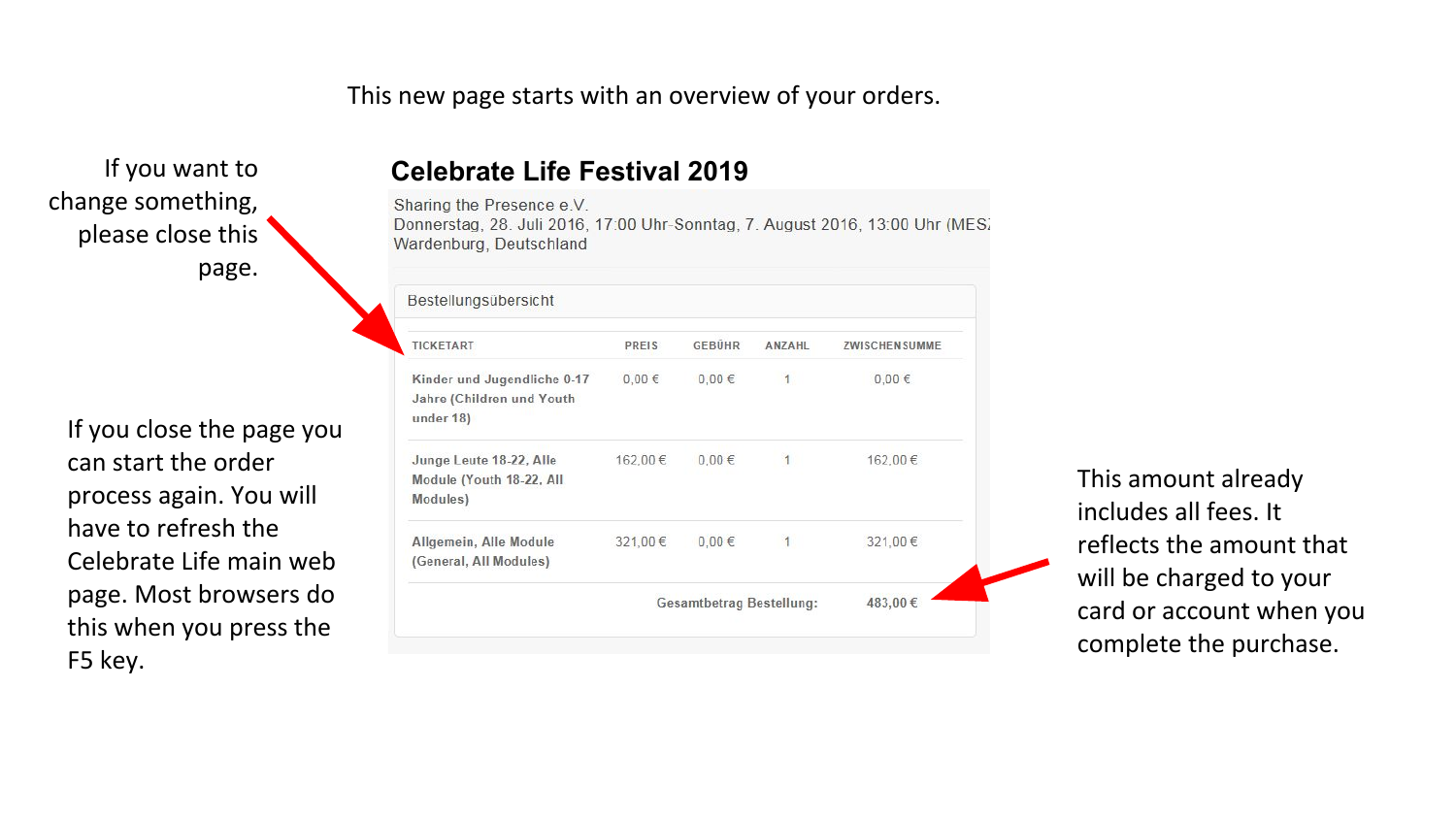Fields marked with a red asterisk are Further down on the order page, enter your personal details. If mandatory. necessary use the scroll bar.\* Pflichtfeld **Ihre Daten** Haben Sie Eventbrite schon einmal verwendet? An Ihrem Konto anmelden Vorname:\* Max You can optionally Nachname:\* Mustermann log in here if you subtilien@causalien.com E-Mail-Adresse:\* ✓ have an EventBrite subtilien@causalien.com E-Mail-Adresse bestätigen:\*  $\checkmark$ account. Kennwort erstellen: ...........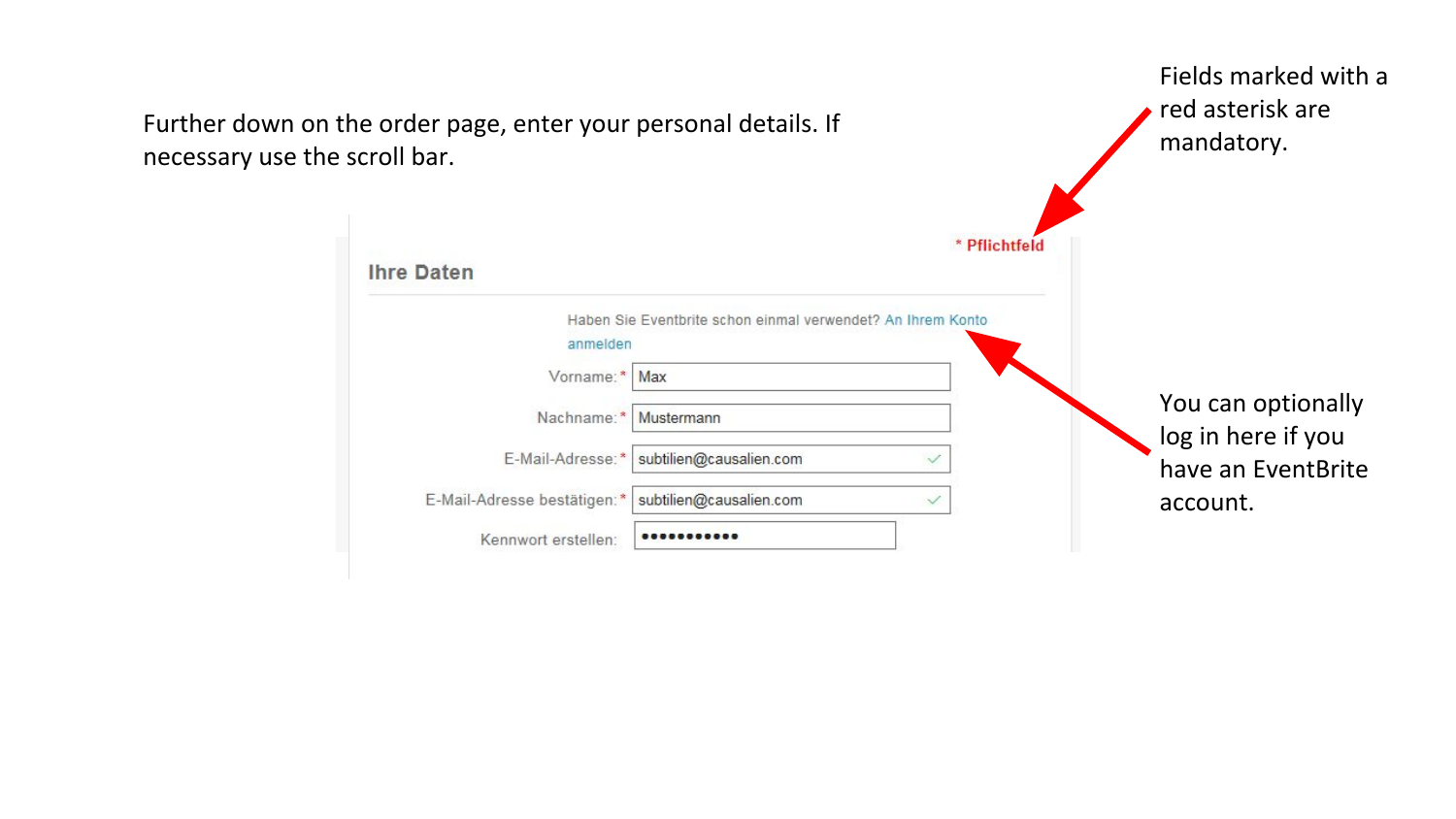| Each ticket catogory<br>may have different            | Ticket 1 - Kinder und Jugendliche 0-17 Jahre (Children und Youth<br>under 18)                                                                                                                            |
|-------------------------------------------------------|----------------------------------------------------------------------------------------------------------------------------------------------------------------------------------------------------------|
| fields to fill in.                                    | Vorname:                                                                                                                                                                                                 |
|                                                       | Nachname:'                                                                                                                                                                                               |
|                                                       | E-Mail-Adresse:                                                                                                                                                                                          |
|                                                       | Andere Informationen                                                                                                                                                                                     |
| For children's and                                    | Alter des Teilnehmers - Participant Age *                                                                                                                                                                |
| youth tickets,<br>parents have to<br>separately print | Will Dein Kind beim JUKI camp dabeisein? - Does your child want to participate in the JUKI<br>camp? *<br>(auswählen) V                                                                                   |
| out the parent<br>letter.                             | Benötigst Du Kleinkinderbetreuung? - Do you need toddler care? *<br>(auswählen) V                                                                                                                        |
|                                                       | Verzichtserklärungen                                                                                                                                                                                     |
|                                                       | Erklärung der Eltern - Parent statement *                                                                                                                                                                |
|                                                       | Ich habe verstanden, dass ich für jedes meiner Kinder unter 18 Jahren die<br>Elternerklärung ausgefüllt und von mir unterschrieben beim Einlass<br>undonon muss link: http://solohrato.lifo.info/2015/un |

Some questions are asked per ticket and may thus appear multiple time. We know this may seem tedious. Please bear with the process.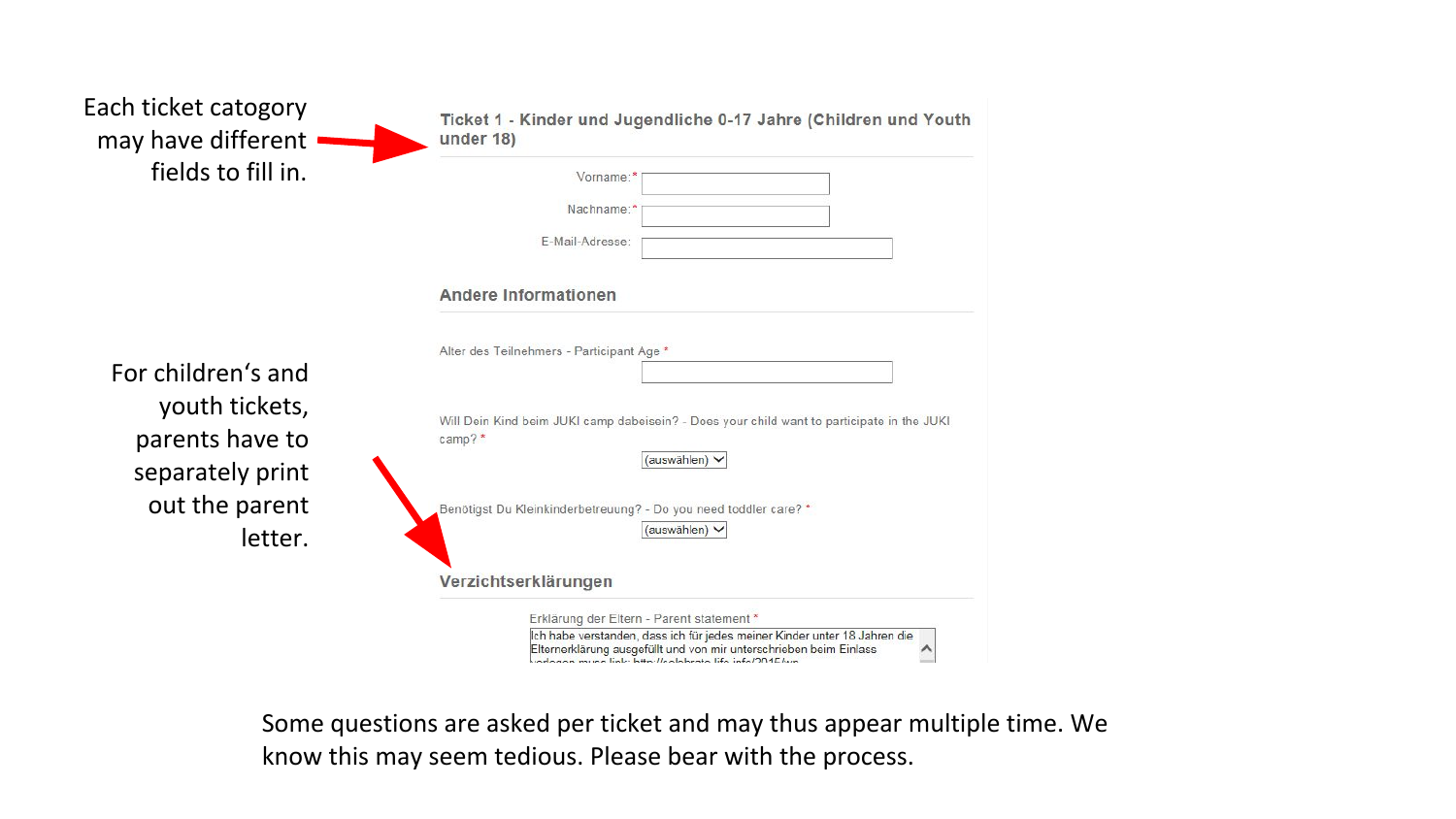| Daten kopieren von:                                             | Auswählen (optional)                                                                       | For convenience, you       |
|-----------------------------------------------------------------|--------------------------------------------------------------------------------------------|----------------------------|
| Vorname:*                                                       |                                                                                            | can have data              |
| Nachname:                                                       |                                                                                            | auto-copied from<br>above. |
| E-Mail-Adresse:                                                 |                                                                                            |                            |
| <b>Andere Informationen</b>                                     |                                                                                            |                            |
| Wie hast von CLF gehört? How did you hear about the festival? * |                                                                                            |                            |
|                                                                 | O War schon letztes Jahr hier                                                              |                            |
|                                                                 | O Von anderen Teilnehmern                                                                  |                            |
|                                                                 | $\circlearrowright$ Von meiner Praxisgruppe                                                |                            |
|                                                                 | O Von meiner Sangha                                                                        |                            |
|                                                                 | Am Internet                                                                                |                            |
| Alter des Teilnehmers - Participant Age *                       |                                                                                            |                            |
|                                                                 |                                                                                            |                            |
|                                                                 |                                                                                            |                            |
|                                                                 | Willst beim JULE camp dabeisein - Do you want to participate in the JULE camp? *           |                            |
|                                                                 | (auswählen) V                                                                              |                            |
|                                                                 | Dürfen wir Dich in Zukunft mit Neuigkeiten von Thomas Hübl, Celebrate Life und Sharing The |                            |
| Sharing The Presence e.V. and the Celebrate Life Festival? *    | Presence e.V. kontaktieren? - Do you wish to receive news and updates from Thomas Hübl,    |                            |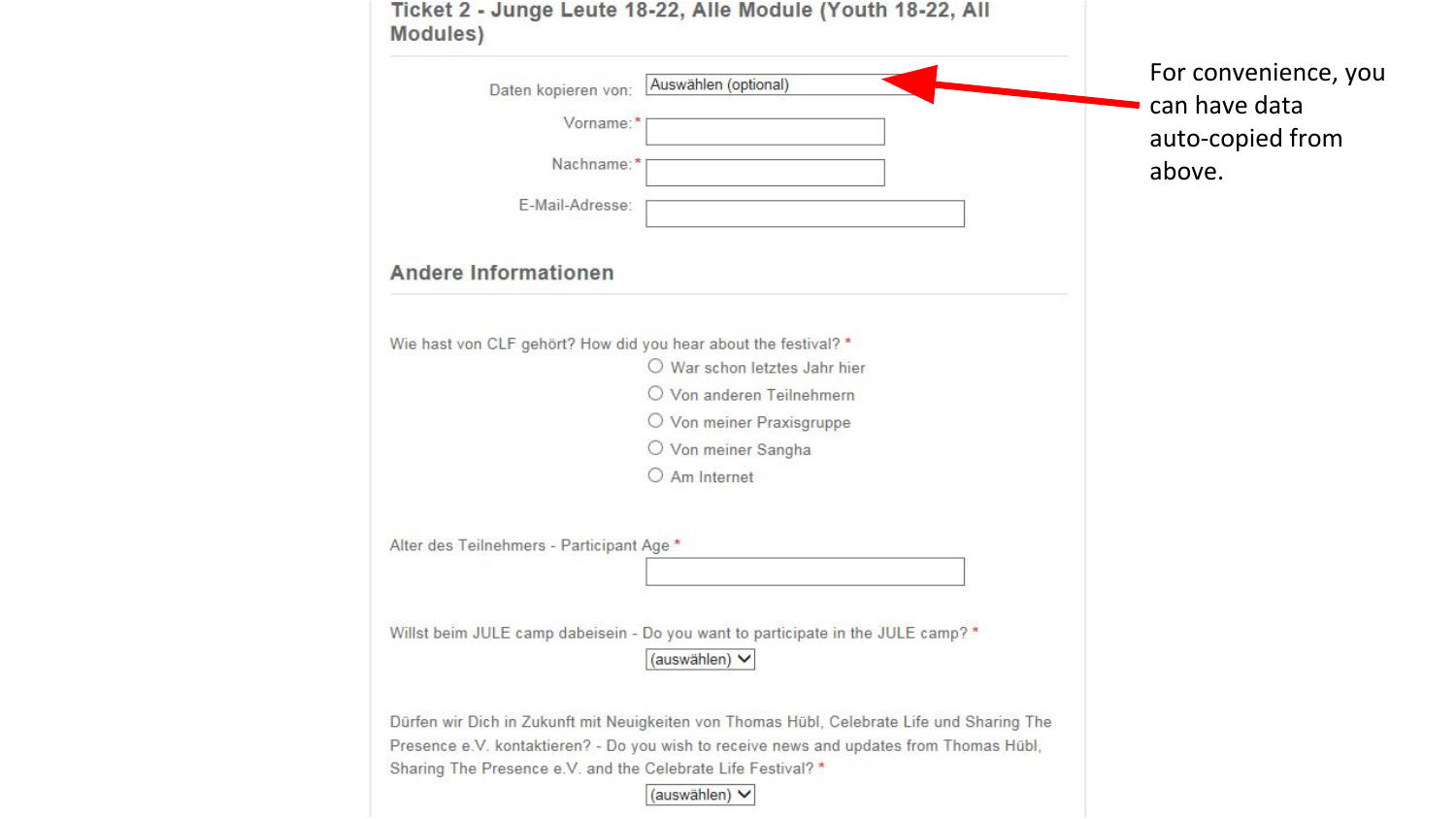#### Verzichtserklärungen

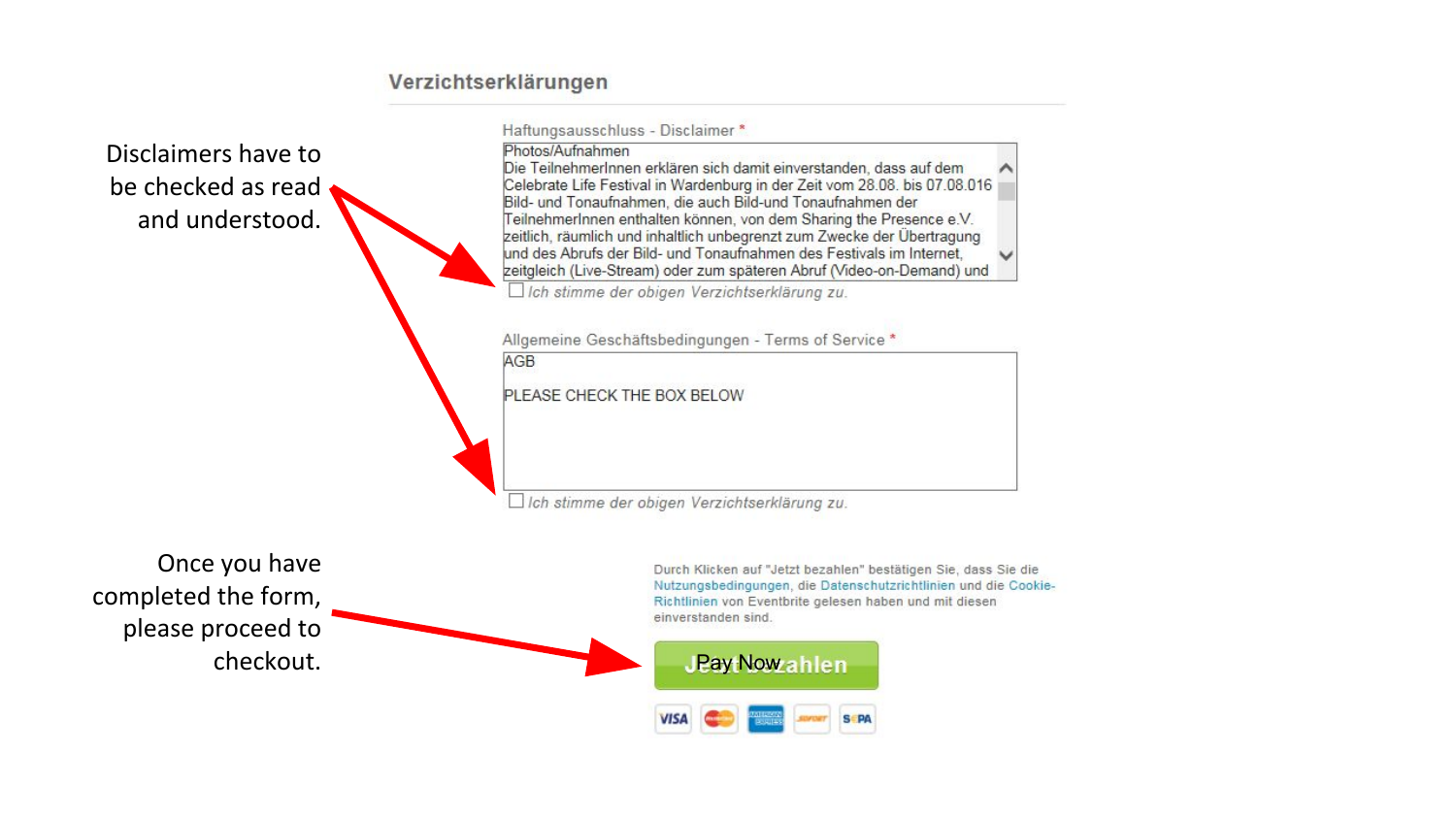This is the final section.



Thanks for your purchase! Registration is now complete. A message including links to the tickets and receipt has been e-mailed to you. **IMPORTANT: Remember** that you must show your ticket at the door, either via the EventBrite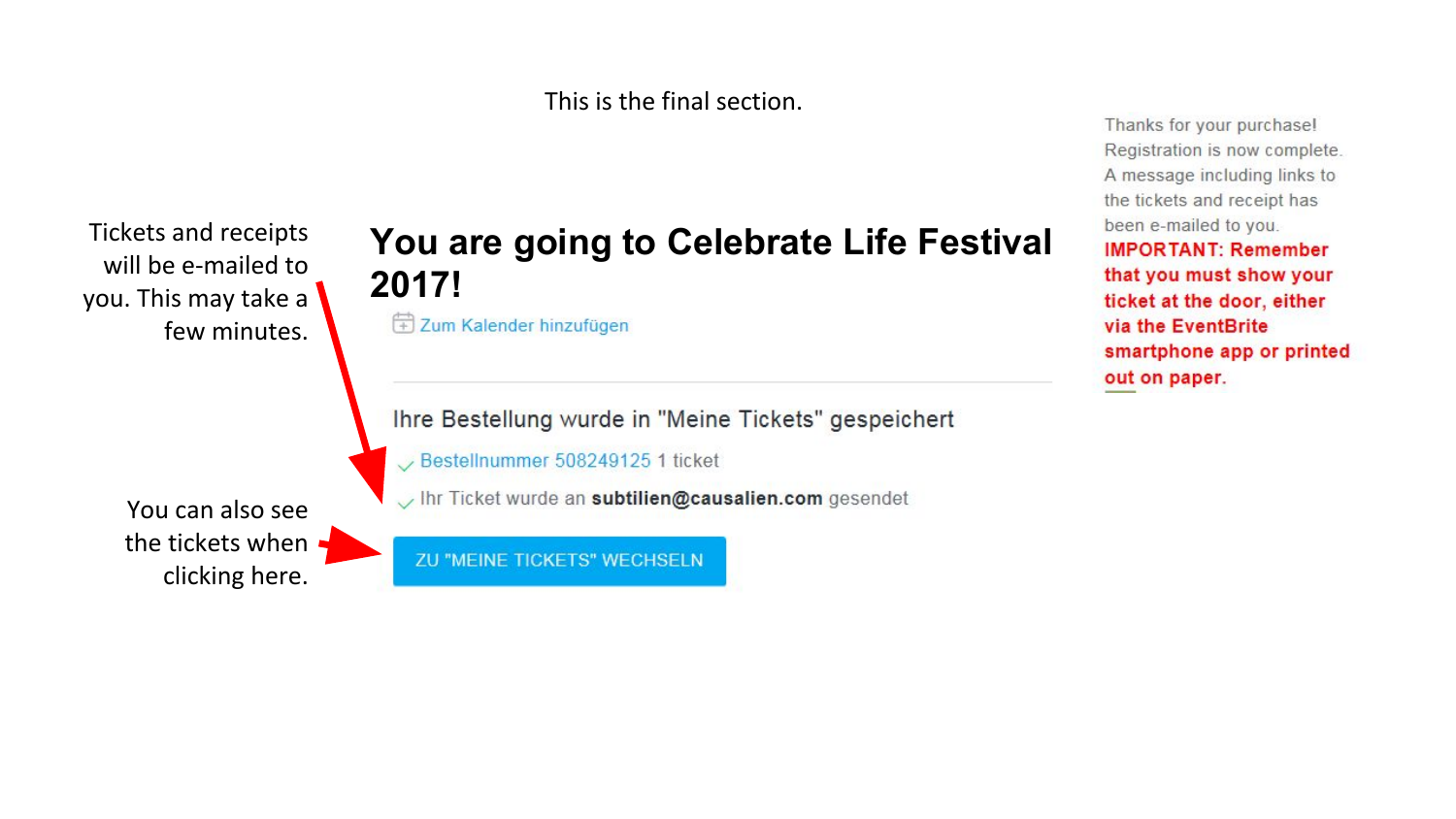### This is the optional Section "My Tickets"